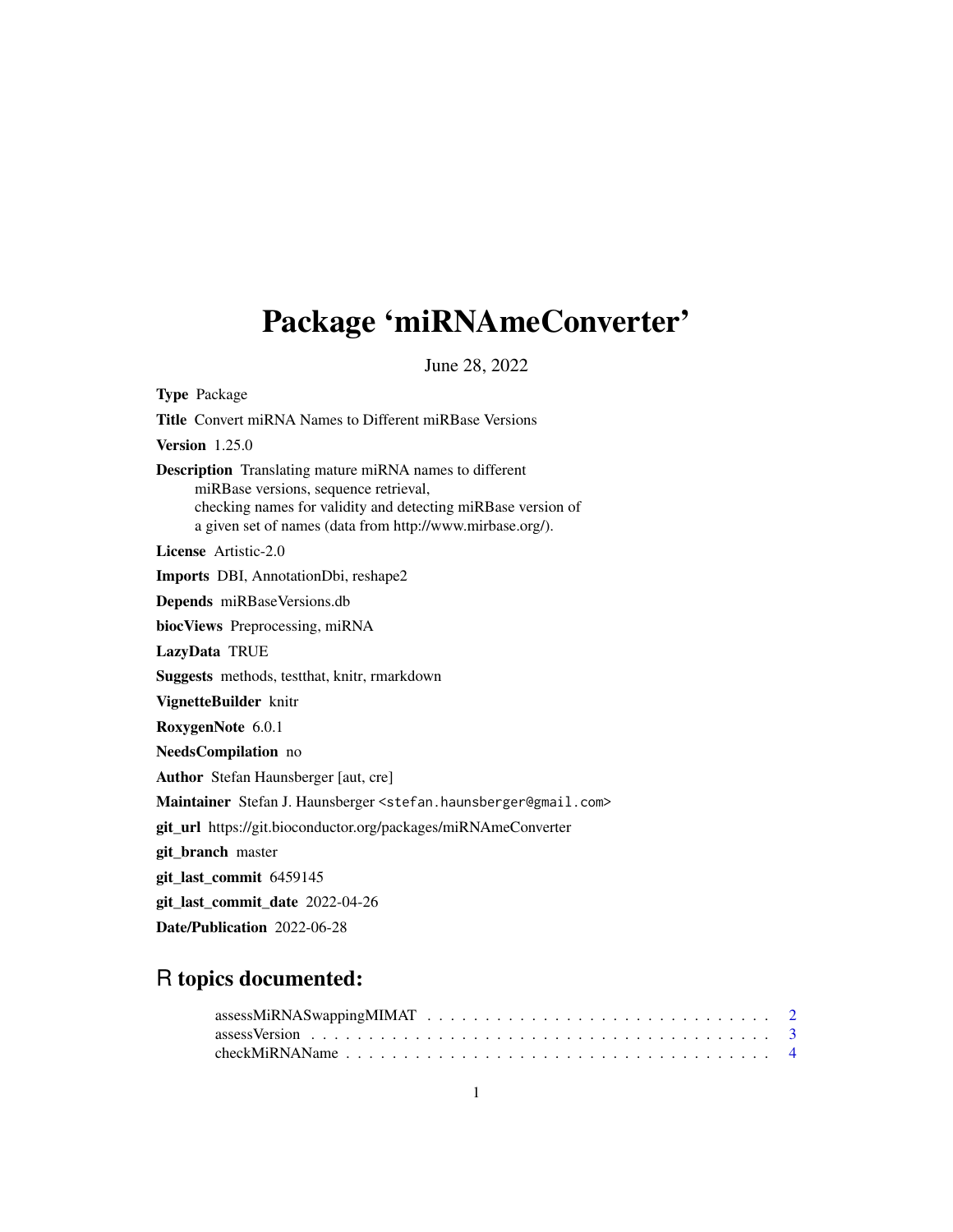#### <span id="page-1-0"></span>2 assessMiRNASwappingMIMAT

|       | show, MiRNANameConverter-method $\ldots \ldots \ldots \ldots \ldots \ldots \ldots \ldots \ldots \ldots$ |    |
|-------|---------------------------------------------------------------------------------------------------------|----|
|       |                                                                                                         |    |
|       |                                                                                                         |    |
|       |                                                                                                         |    |
|       |                                                                                                         |    |
|       |                                                                                                         |    |
| Index |                                                                                                         | 19 |

<span id="page-1-1"></span>assessMiRNASwappingMIMAT

*Check if given miRNA names can be assigned to unique MIMAT accessions among all versions*

#### Description

This function checks if the names from a given set of mature miRNAs have a unique MIMAT ID. Check if given miRNA names can be assigned to unique MIMAT accessions among all versions

This function checks if the names from a given set of mature miRNAs have a unique MIMAT ID.

#### Usage

assessMiRNASwappingMIMAT(this, miRNAs, verbose = FALSE)

#### Arguments

| this    | Object of class 'MiRNANameConverter'                             |
|---------|------------------------------------------------------------------|
| miRNAs  | A character vector of miRNA names                                |
| verbose | A boolean to either show more (TRUE) or less information (FALSE) |

#### Details

Although the majority of miRNA names can be assigned to a unique MIMAT ID (accession) some miRNAs changed MIMAT ID in different versions. This function takes the input miRNA names and checks each one of them if they have a unique MIMAT ID over all versions. If a miRNA changes MIMAT ID in a version it will be comprised in the return vector.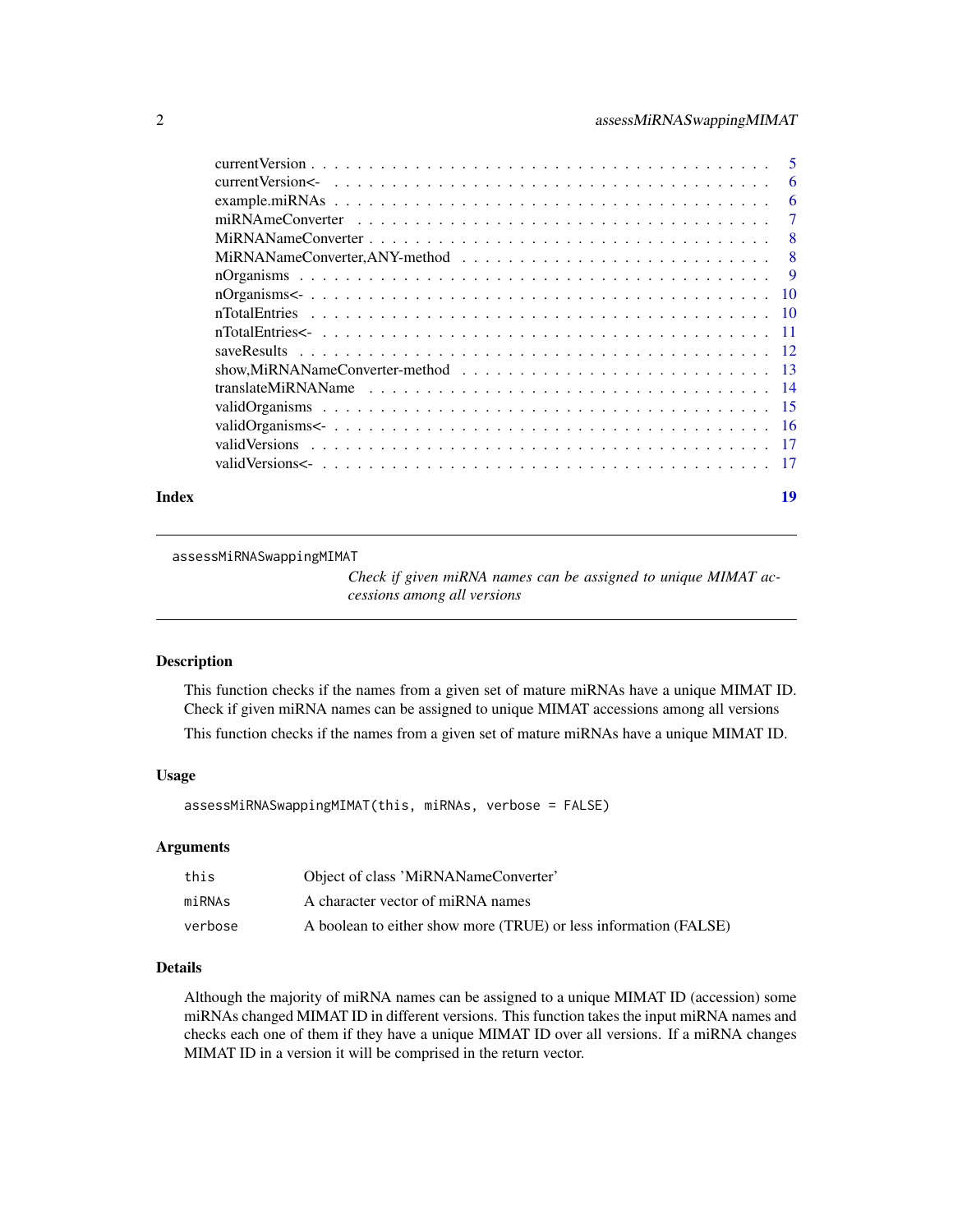#### <span id="page-2-0"></span>assessVersion 3

#### Value

A character vector containing miRNA names that do not have a unique MIMAT ID

#### Author(s)

Stefan Haunsberger

<span id="page-2-1"></span>assessVersion *Assess miRBase version*

#### Description

This function detects the most likely miRBase version of a given miRNA set. Assess miRBase version

This function detects the most likely miRBase version of a given miRNA set.

#### Usage

assessVersion(this, miRNAs, verbose = FALSE)

## S4 method for signature 'MiRNANameConverter' assessVersion(this, miRNAs, verbose = FALSE)

#### Arguments

| this    | Object of class 'MiRNANameConverter'                             |
|---------|------------------------------------------------------------------|
| miRNAs  | A character vector of miRNA names                                |
| verbose | A boolean to either show more (TRUE) or less information (FALSE) |

#### Details

This function takes a set of miRNA names and detects the most likely miRBase version of this given set of 'miRNAs'. First all miRNAs will be checked for validity (if they are actual miRNA names checkMiRNAName and the set that passes the check will be further processed.

#### Value

A data frame with two columns: version and frequency (decreasing order by frequency, version) + version: miRBase version + frequency: the number of valid miRNAs that could be assigned to the version respectively

#### Methods (by class)

• MiRNANameConverter: Method for assessing the most likely miRBase version that a given set of miRNA names is from.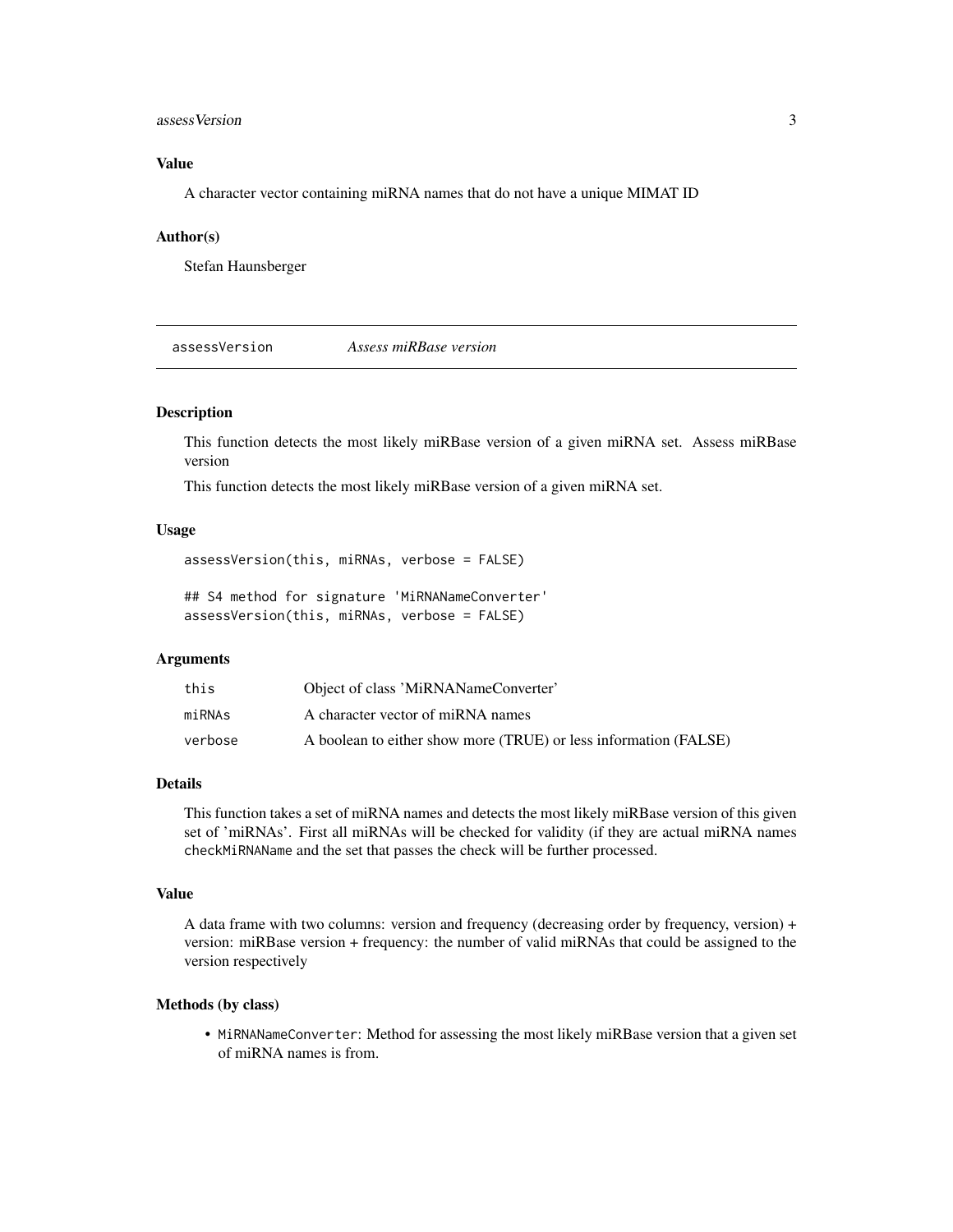#### <span id="page-3-0"></span>Author(s)

Stefan Haunsberger

#### Examples

```
nc = MiRNANameConverter(); # Instance of class 'MiRNANameConverter'
assessVersion(nc, miRNAs = c("hsa-miR-140", "hsa-miR-125a"))
```
<span id="page-3-1"></span>checkMiRNAName *Check miRNA names for validity*

#### Description

This function checks for a given set of mature 'miRNAs' (names) Check miRNA names for validity This function checks for a given set of mature 'miRNAs' (names) if the names are listed in any miRBase version respectively.

#### Usage

checkMiRNAName(this, miRNAs, verbose = FALSE)

## S4 method for signature 'MiRNANameConverter' checkMiRNAName(this, miRNAs, verbose = FALSE)

#### Arguments

| this    | Object of class 'MiRNANameConverter'                             |
|---------|------------------------------------------------------------------|
| miRNAs  | A character vector of miRNA names                                |
| verbose | A boolean to either show more (TRUE) or less information (FALSE) |

#### Details

This function takes the input miRNA names and checks each one of them for validity. The check is done by taking each miRNA and searches for an existing entry in the miRBase database among all versions. miRNAs that are listed in any version will be comprised in the return vector respectively. If no valid miRNA was detected, a character(0) will be returned.

#### Value

A character vector containing a set of valid miRNA names

#### Methods (by class)

• MiRNANameConverter: Method for checking for valid miRNA names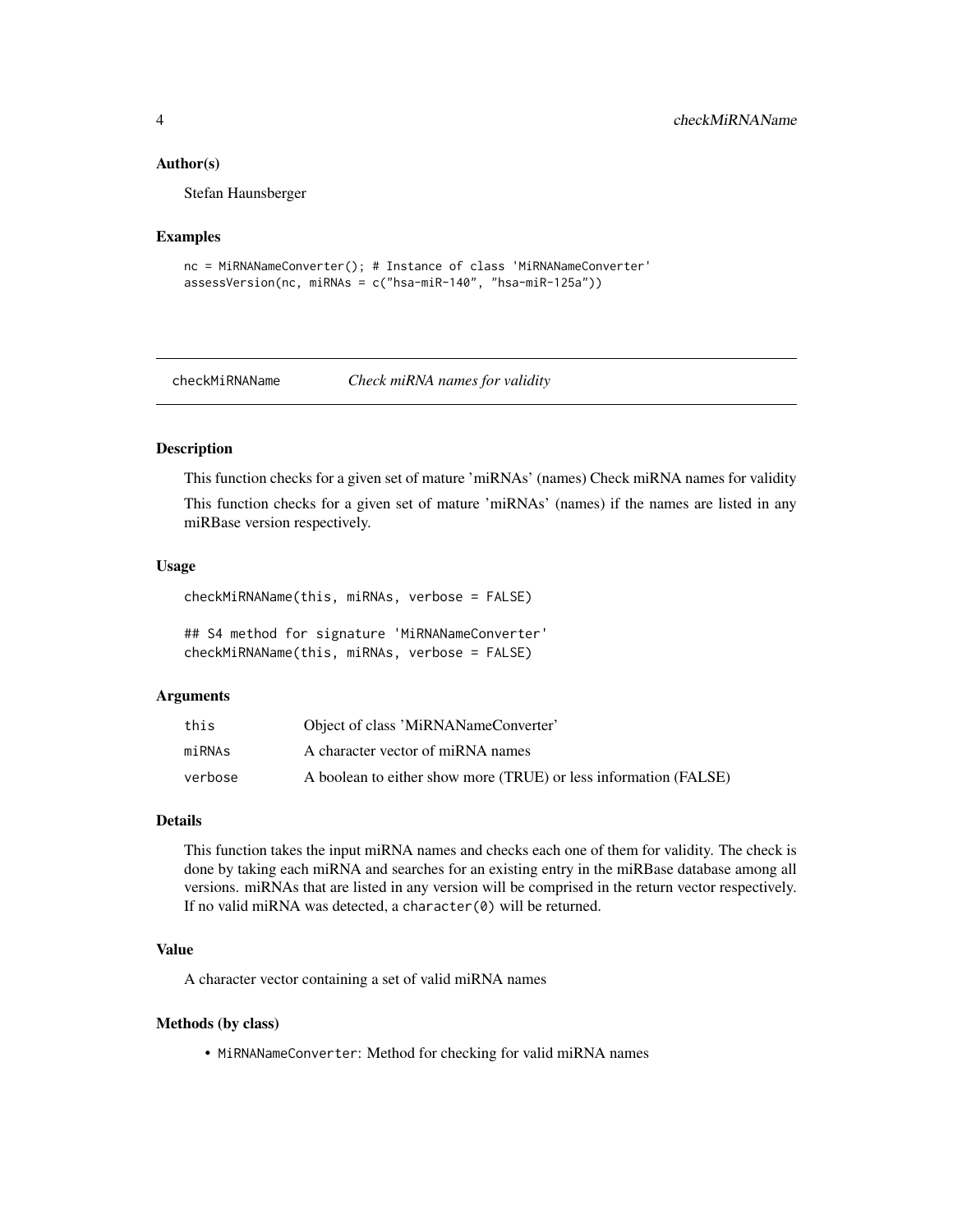#### <span id="page-4-0"></span>current Version 5

#### Author(s)

Stefan Haunsberger

#### Examples

```
nc = MiRNANameConverter() # Instance of class 'MiRNANameConverter'
# Test with correct inputs
checkMiRNAName(nc, miRNAs = c("hsa-miR-29a", "hsa-miR-642"))
```
currentVersion *Get current version*

#### Description

This function returns the highest miRBase version that is provided by the package.

#### Usage

```
currentVersion(this)
```
## S4 method for signature 'MiRNANameConverter' currentVersion(this)

#### Arguments

this Object of class MiRNAmeConverter

#### Details

The maximum miRBase version of the package is evaluated and set in the object initialization.

#### Value

A numeric value

#### Methods (by class)

• MiRNANameConverter: Retrieve highest supported miRBase version

#### Author(s)

Stefan Haunsberger

#### Examples

```
nc = MiRNANameConverter(); # Instance of class 'MiRNANameConverter'
currentVersion(nc);
```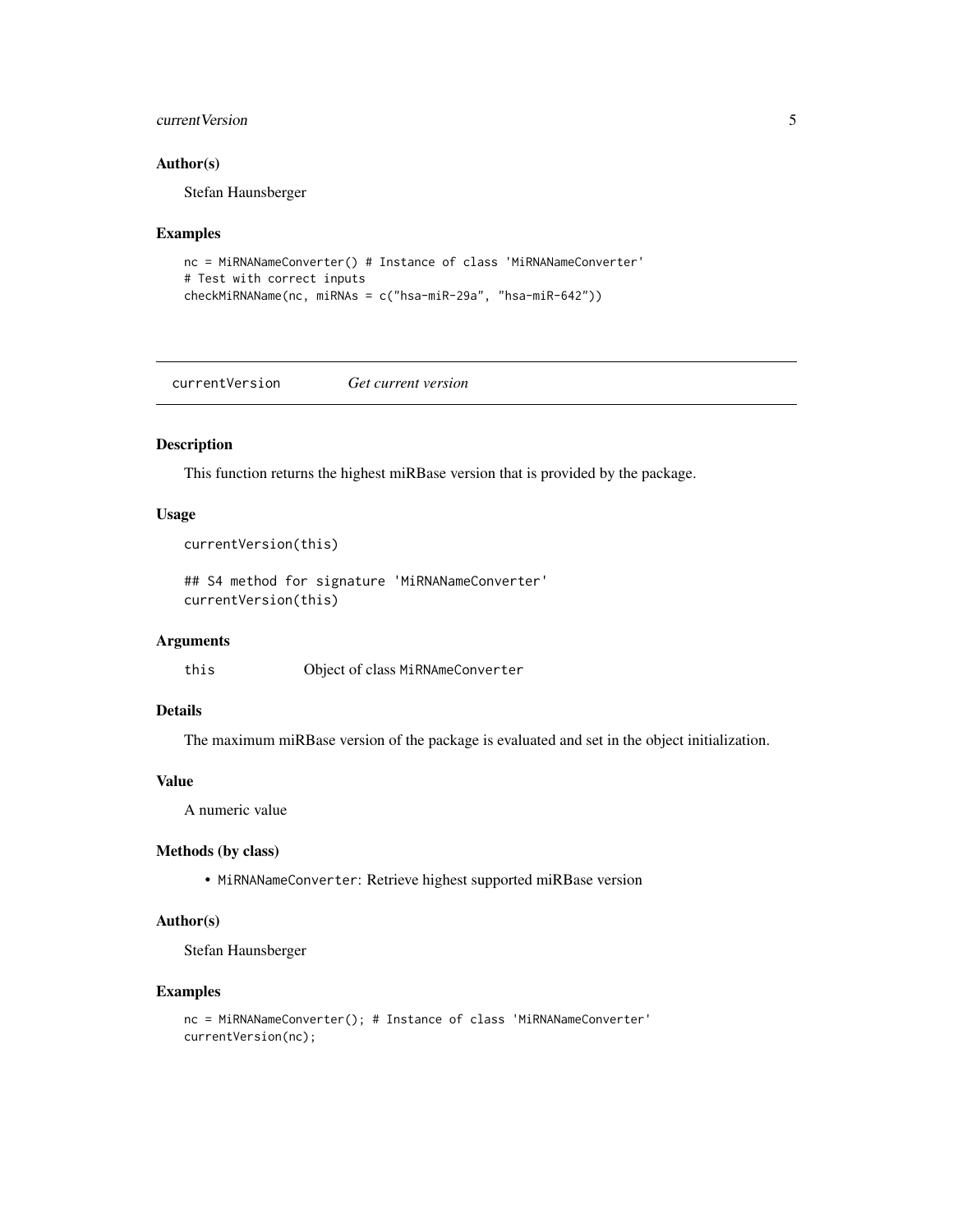<span id="page-5-0"></span>currentVersion<- *Set current version*

#### Description

Set the highest version that is supported by the package.

#### Usage

```
currentVersion(this) <- value
```
#### Arguments

| this  | Object of class" |
|-------|------------------|
| value | A numeric value  |

#### Details

The value for the highest version is a static variable. It is initialized in the initialization method when an instance of a MiRNANameConverter class is created.

#### Value

Object of class "

#### Author(s)

Stefan Haunsberger

example.miRNAs *miRNA names.*

#### Description

Sample names including miRNA names, non-miRNA names and other. It also includes duplicates.

#### Usage

example.miRNAs

#### Format

A character vector containing names.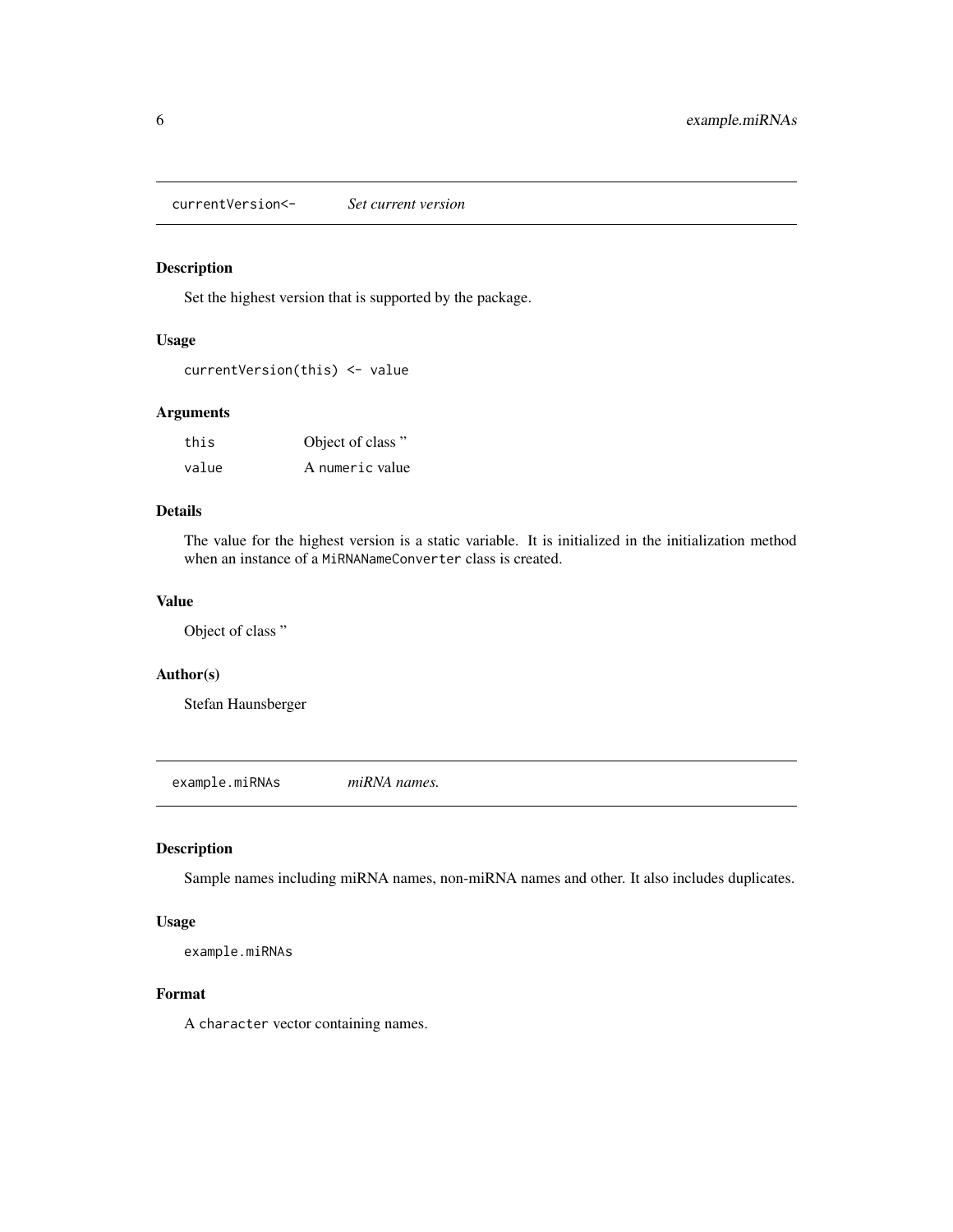<span id="page-6-0"></span>

#### **Description**

This function returns an instance of a MiRNANAmeConverter class. Handling mature miRNA names from different miRBase versions This package contains algorithms for dealing with mature miRNA names from different miRBase release versions. The functions are provided in form of methods as part of the MiRNANameConverter-class. The data of all the miRBase release versions is stored in the miRBaseVersions.db annotation package. The *MiRNAmeConverter* package contains one class that has two categories of functions: getters-functions and algorithms.

#### Classes

The MiRNANameConverter

#### Getter functions

The getter functions provide access to the slots of the class.

#### Algorithms

There are three algorithms for dealing with miRNA names from different miRBase releases, the [assessVersion](#page-2-1), [checkMiRNAName](#page-3-1) and [translateMiRNAName](#page-13-1).

- [translateMiRNAName](#page-13-1) The algorithm coded in this function can translate given miRNA names to different miRBase release versions.
- [checkMiRNAName](#page-3-1) This function is used to check if a given miRNA name is listed in the current miRBase release.
- [assessVersion](#page-2-1) The *assessVersion*-function is useful when one wants to assess the miRBase version of a given set of mature miRNA names.

#### Author(s)

Stefan Haunsberger <stefanhaunsberger@rcsi.ie>

#### See Also

*miRBaseVersions.db* for more information about the database holding all major miRBase release versions)

#### Examples

```
# Translate a mature miRNA name to miRBase version 21.0
nc = MiRNANameConverter(); # Object instantiation
translateMiRNAName(nc, "hsa-miR-29a", version = 21.0)
```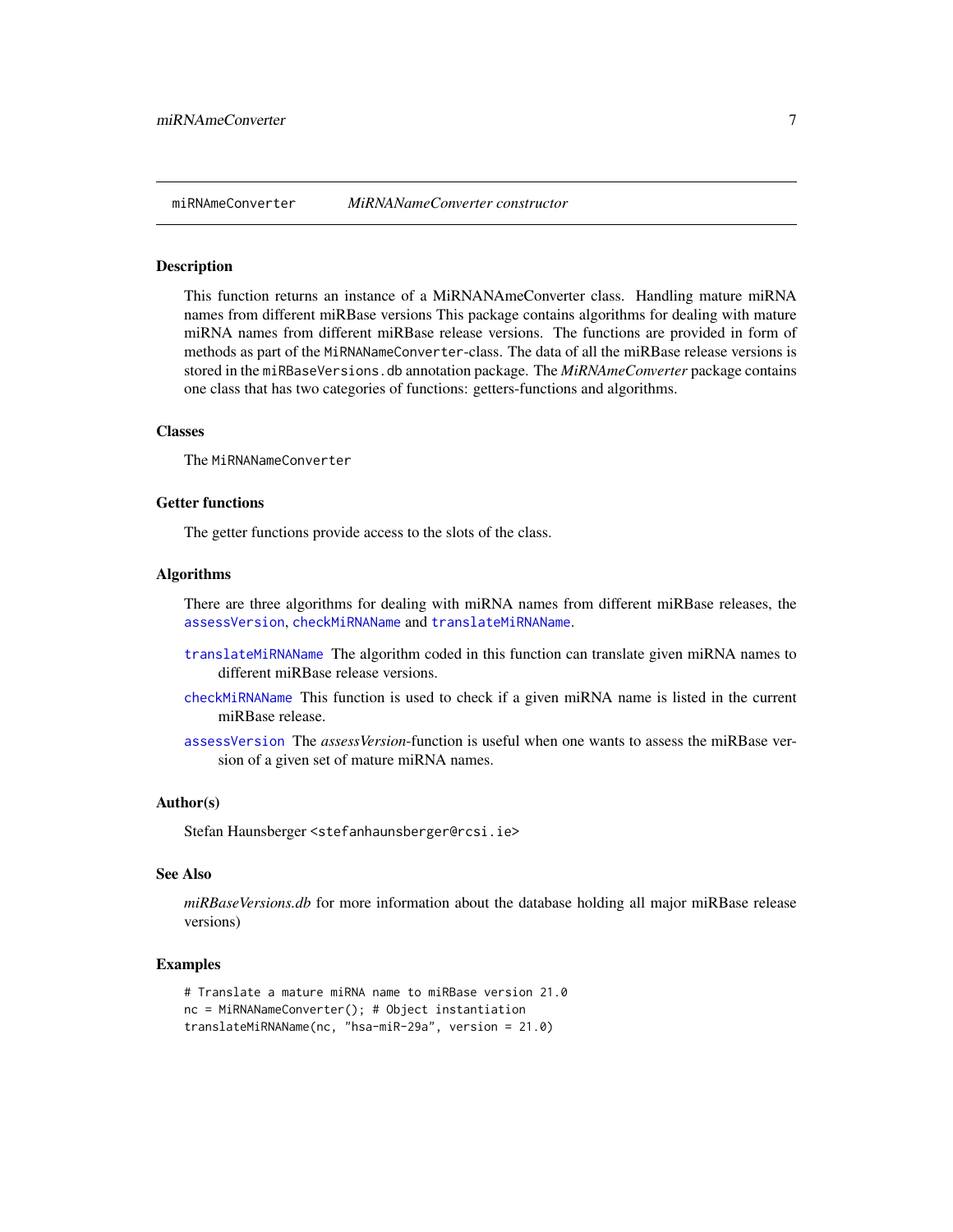<span id="page-7-0"></span>MiRNANameConverter *Instantiate from MiRNANameConverter class*

#### Description

This function returns back an instance of a *MiRNANAmeConverter* object.

#### Usage

```
MiRNANameConverter(...)
```
#### Arguments

... any optional arguments

#### **Slots**

- .dbconn Database connection
- .currentVersion Current miRBase version
- .validVersions Valid/Supported miRBase versions
- .nOrganisms Number of different organisms supported
- .nTotalEntries Total number of mature miRNA names among all provided miRBase release versions in the *miRBaseVersions.db* package.
- .validOrganisms Valid organisms

#### Author(s)

Stefan Haunsberger

MiRNANameConverter,ANY-method

*MiRNANameConverter constructor*

#### Description

This function returns an instance of a MiRNANAmeConverter class.

#### Usage

```
## S4 method for signature 'ANY'
MiRNANameConverter()
```
#### Details

This function initializes an object of the class MiRNANameConverter. It is a wrapper for new().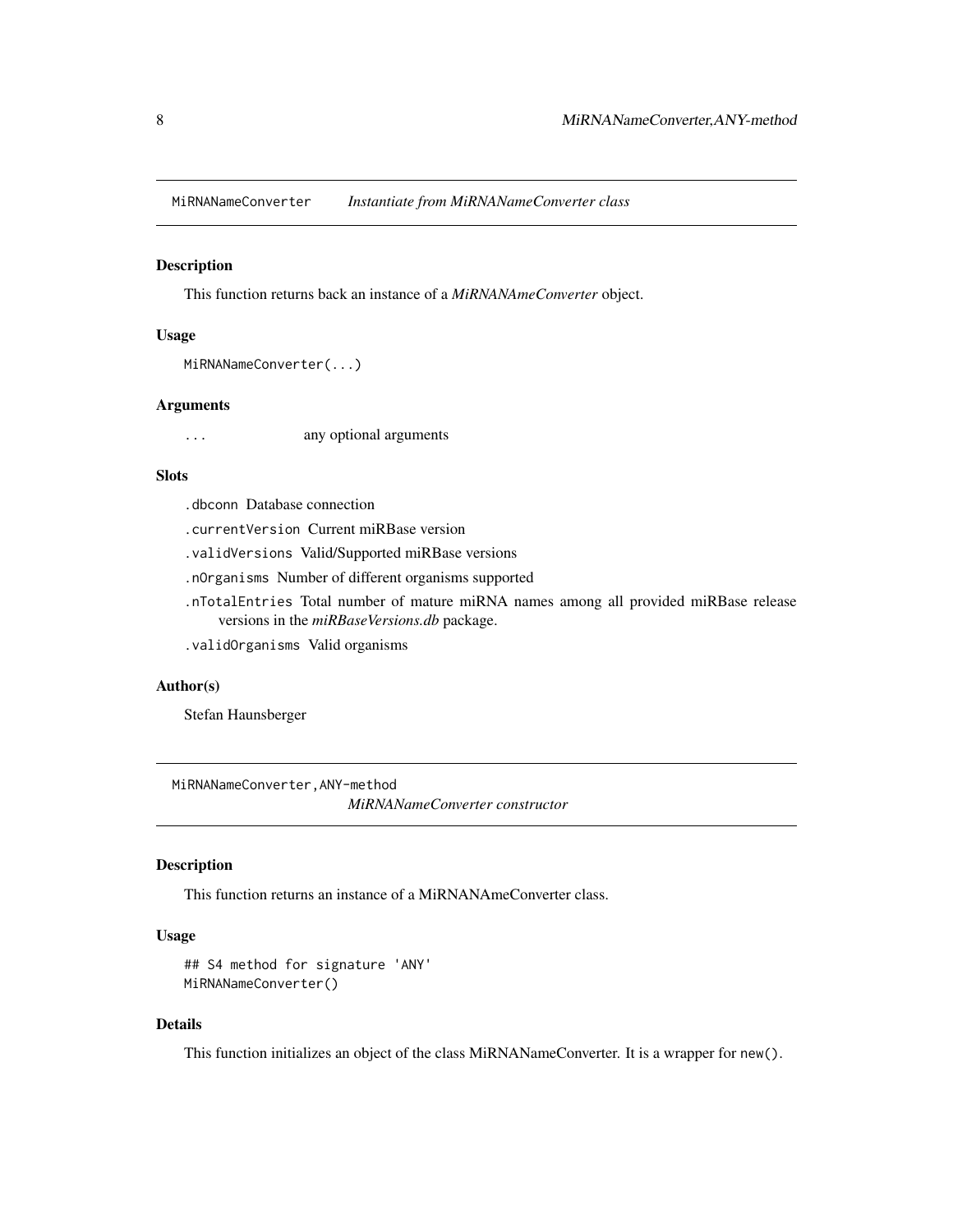#### <span id="page-8-0"></span>nOrganisms 9

#### Value

an object of class 'MiRNANameConverter'

#### Author(s)

Stefan Haunsberger

#### See Also

[new](#page-0-0)

#### Examples

nc = MiRNANameConverter() # Instance of class 'MiRNANameConverter'

nOrganisms *Get number of organisms*

#### Description

This function returns the number of different organisms that are provided by the package.

#### Usage

nOrganisms(this)

## S4 method for signature 'MiRNANameConverter' nOrganisms(this)

#### Arguments

this Object of class MiRNAmeConverter

#### Details

The number of different organisms is evaluated and set in the object initialization.

#### Value

A numeric value

#### Methods (by class)

• MiRNANameConverter: Retrieve number of organisms

#### Author(s)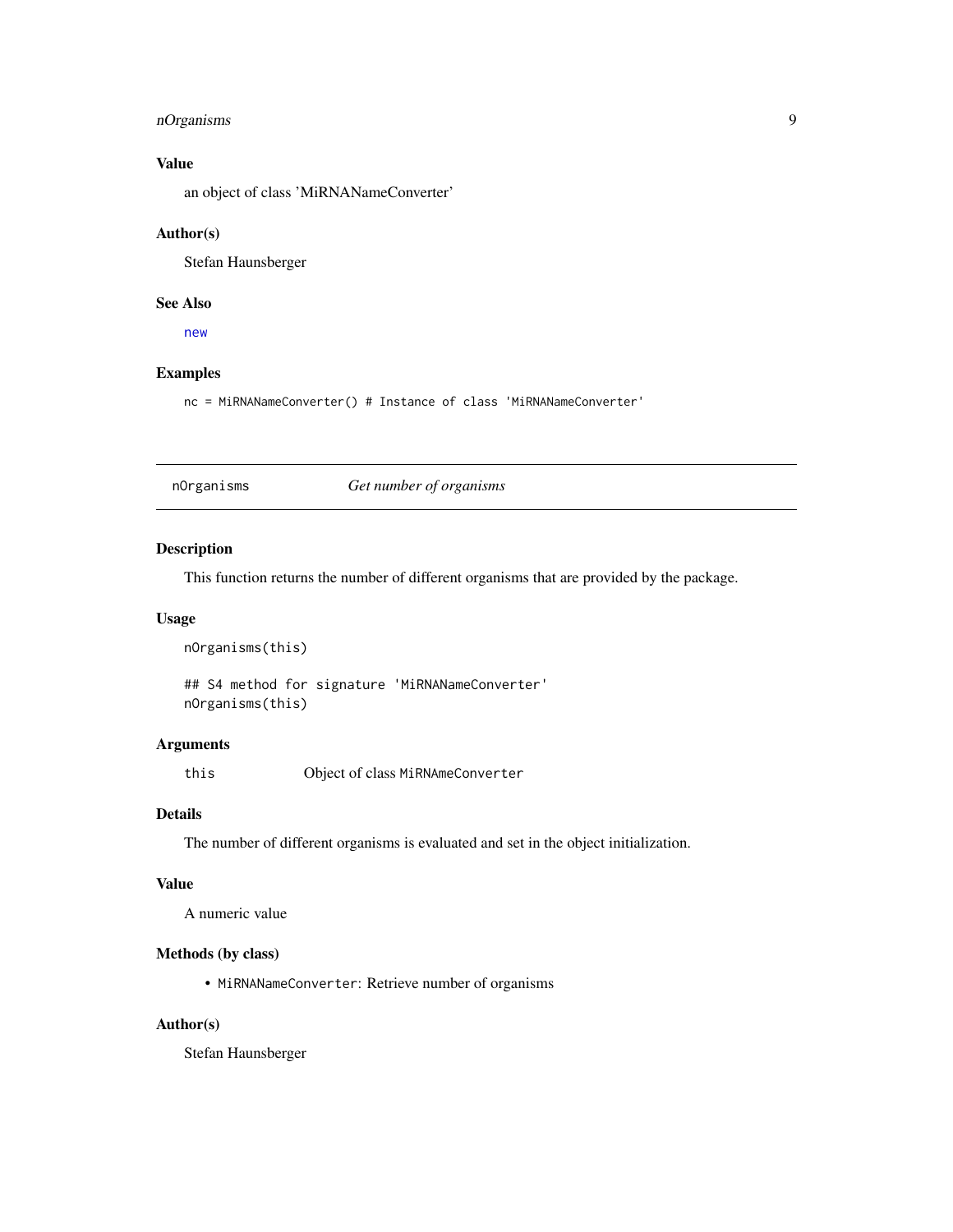#### Examples

```
nc = MiRNANameConverter(); # Instance of class 'MiRNANameConverter'
nOrganisms(nc);
```
nOrganisms<- *Set number of organisms*

#### Description

This function sets the number of different organisms that are provided by the package.

#### Usage

nOrganisms(this) <- value

#### Arguments

| this  | Object of class MiRNANameConverter |
|-------|------------------------------------|
| value | An integer value                   |

#### Details

The number of different organisms is evaluated and set in the object initialization.

#### Value

A MiRNANameConverter object

#### Author(s)

Stefan Haunsberger

nTotalEntries *Get total number database entries*

#### Description

This function returns the total number of entries contained in the mimat table. The number is the sum of the entries of all miRBase versions provided by the package.

#### Usage

```
nTotalEntries(this)
## S4 method for signature 'MiRNANameConverter'
nTotalEntries(this)
```
<span id="page-9-0"></span>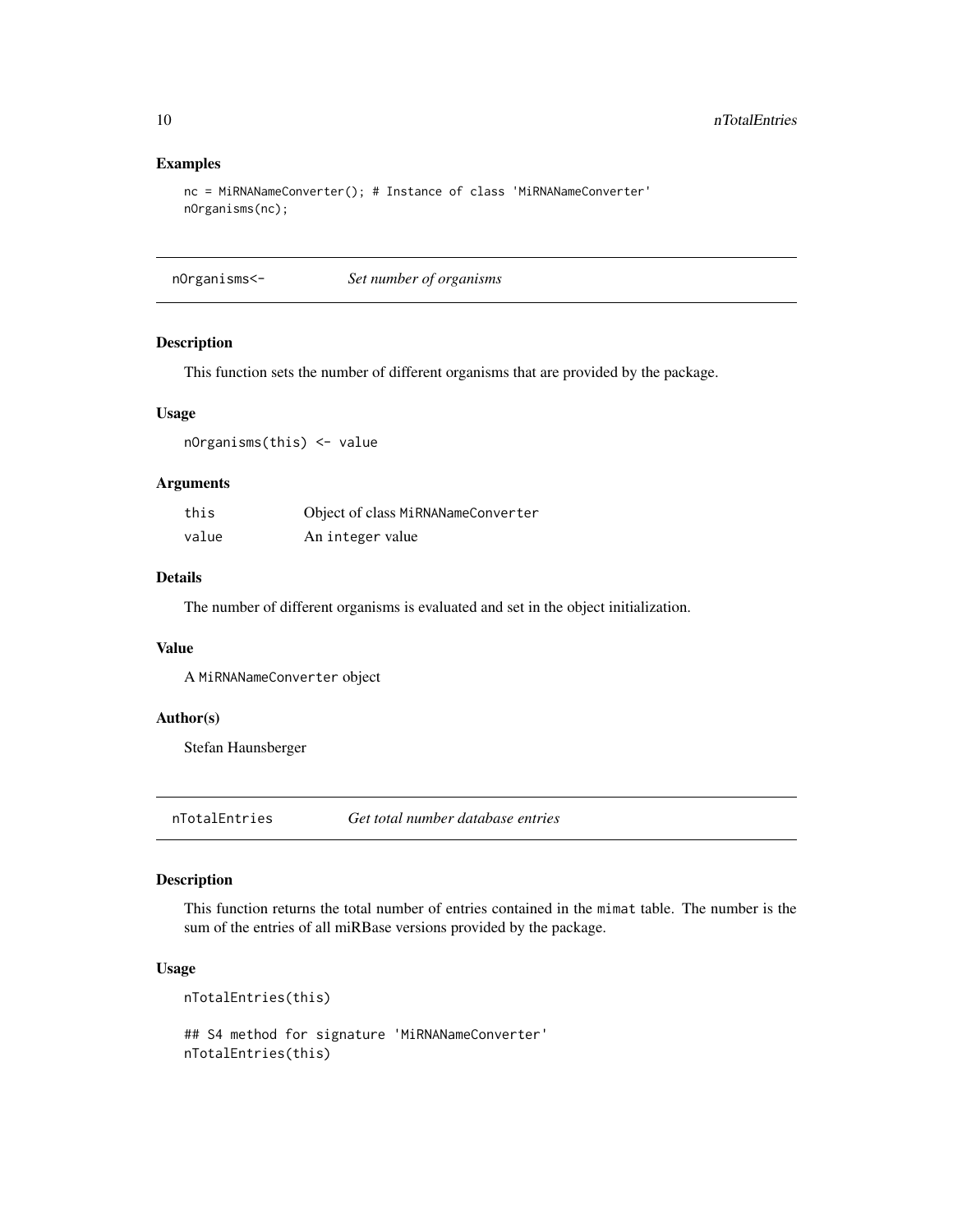#### <span id="page-10-0"></span>nTotalEntries<- 11

#### Arguments

this Object of class MiRNAmeConverter

#### Details

The total number is evaluated and set in the object initialization.

#### Value

A numeric value

#### Methods (by class)

• MiRNANameConverter: Retrieve total number of miRNA entries

#### Author(s)

Stefan Haunsberger

#### Examples

```
nc = MiRNANameConverter(); # Instance of class 'MiRNANameConverter'
nTotalEntries(nc);
```
nTotalEntries<- *Set total number database entries*

#### Description

This function sets the total number of entries contained in the mimat table. The number is the sum of the entries of all miRBase versions provided by the package.

#### Usage

```
nTotalEntries(this) <- value
```
#### Arguments

| this  | Object of class MiRNANameConverter |
|-------|------------------------------------|
| value | An integer value                   |

#### Details

The total number is evaluated and set in the object initialization.

#### Value

A MiRNANameConverter object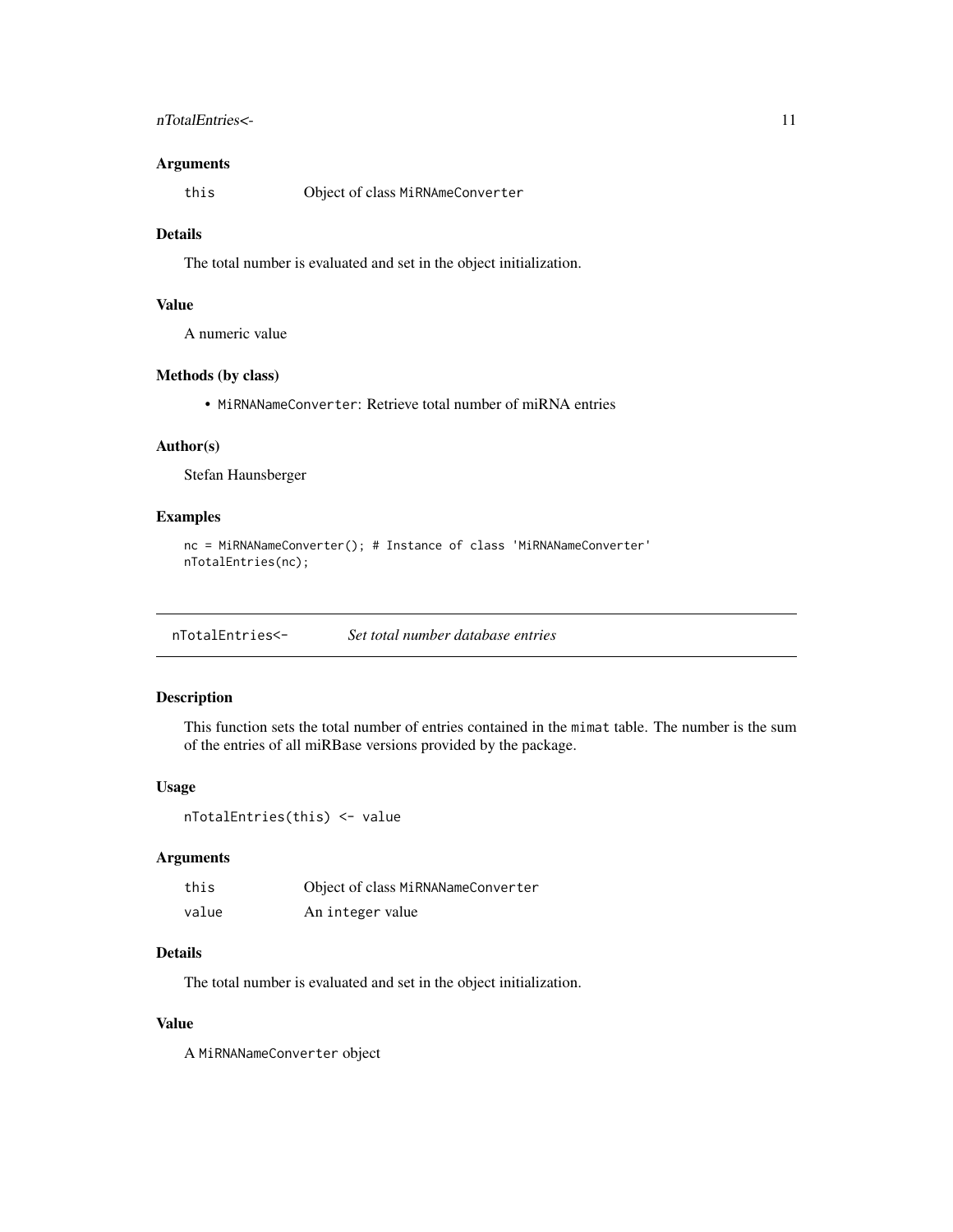<span id="page-11-0"></span>12 saveResults

#### Author(s)

Stefan Haunsberger

saveResults *Save miRNA translation results*

#### Description

This function saves the data frame returned from translateMiRNAName inclusive the attribute 'description'. Save miRNA translation results

This function saves the data frame returned from translateMiRNAName inclusive the attribute 'description'.

#### Usage

```
saveResults(this, df, outputFilename, outputPath, sep = "\tt",
  quote = FALSE, verbose = FALSE, ...)
```

```
## S4 method for signature 'MiRNANameConverter, data.frame'
saveResults(this, df, outputFilename,
  outputPath, sep = "\setminus t", quote = FALSE, verbose = FALSE, ...)
```
#### Arguments

| this       | Object of class 'MiRNANameConverter'                                   |
|------------|------------------------------------------------------------------------|
| df         | A data. frame with translated results                                  |
|            | output Filename A filename for the output file, such as 'filename.txt' |
| outputPath | A file path (character string) to the target directory                 |
| sep        | Separator                                                              |
| quote      | If all data values shall be surrounded by $('")$                       |
| verbose    | Boolean to either show more (TRUE) or less information (FALSE)         |
|            | Arguments that can be passed on to write.table                         |

#### Details

This function saves a data frame that has been returned by translateMiRNAName. The attribute 'description' of the data frame will be stored as well.

#### Methods (by class)

• this = MiRNANameConverter, df = data.frame: Method for saving translation results

#### Author(s)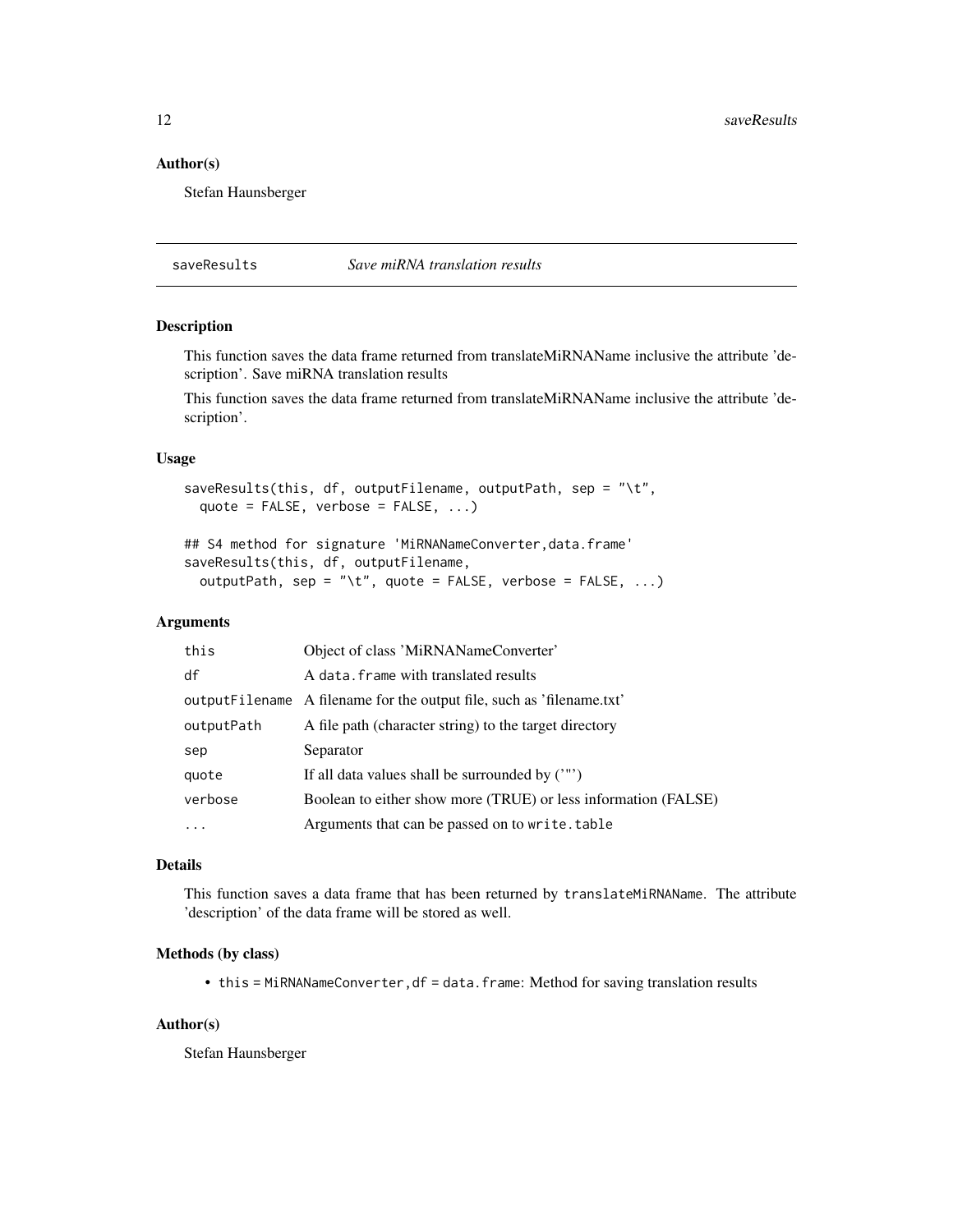#### <span id="page-12-0"></span>See Also

[write.table](#page-0-0) for additional parameter values for the '...' argument, [attr](#page-0-0) for how to retrieve attributes

#### Examples

```
nc = MiRNANameConverter(); # Instance of class 'MiRNANameConverter'
res = translateMiRNAName(nc, miRNAs = c("hsa-miR-140", "hsa-miR-125a"),
                           versions = c(15, 16, 20, 21))
# Save translation results
saveResults(nc, res)
```
show, MiRNANameConverter-method *Show-method*

#### Description

This function prints object specific information Show-method

This function prints object specific information

#### Usage

```
## S4 method for signature 'MiRNANameConverter'
show(object)
```
#### Arguments

object Object of class MiRNANameConverter

#### Details

This function prints some information to the console.

#### Author(s)

Stefan Haunsberger

#### See Also

[show](#page-0-0)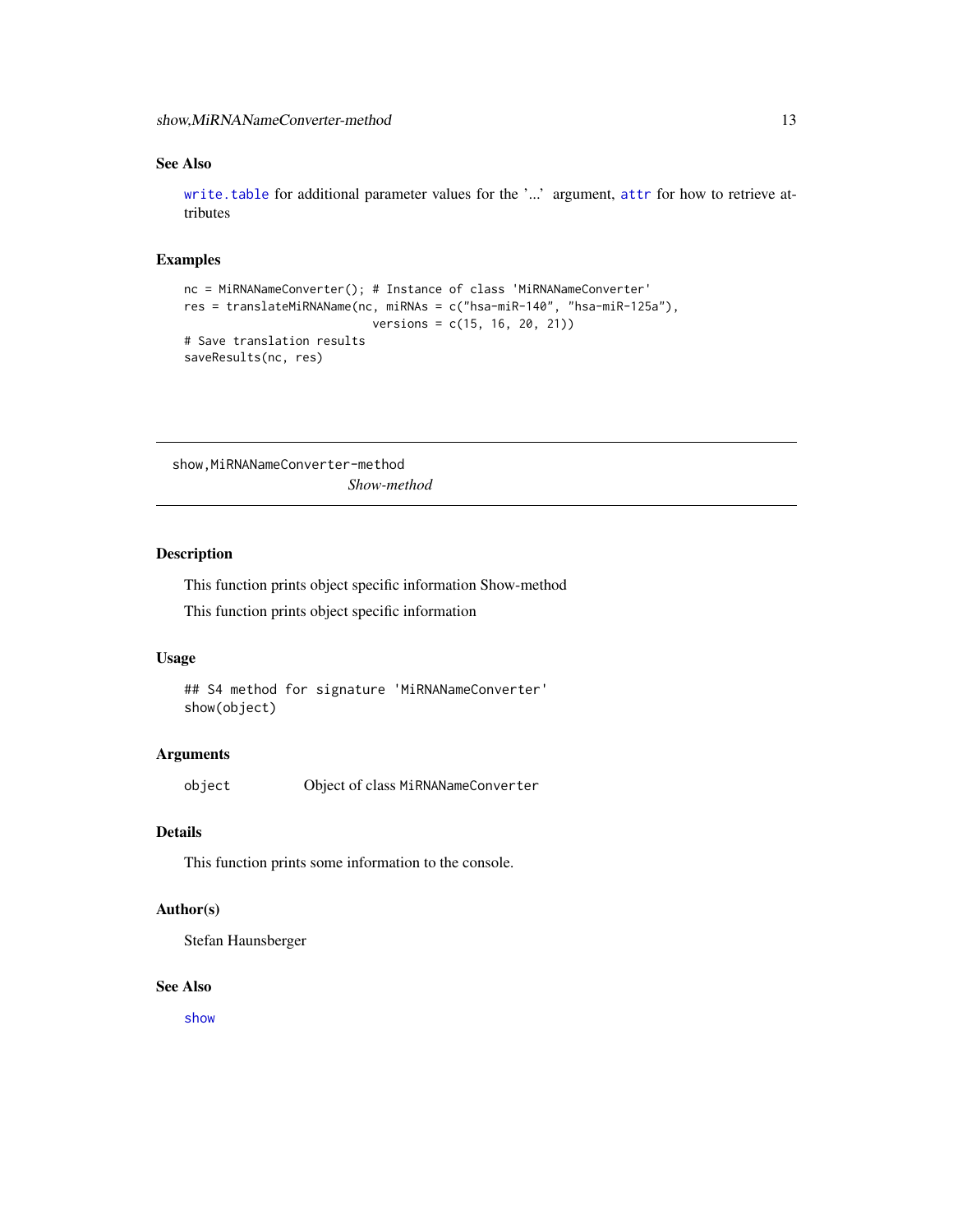#### <span id="page-13-1"></span><span id="page-13-0"></span>Description

This function translates input miRNA names to different miRBase versions. Translate miRNA name

This function translates input miRNA names to different miRBase versions.

#### Usage

```
translateMiRNAName(this, miRNAs, versions, sequenceFormat = 1,
  verbose = FALSE)
## S4 method for signature 'MiRNANameConverter, character'
```
translateMiRNAName(this, miRNAs, versions, sequenceFormat = 1, verbose = FALSE)

#### Arguments

| this     | Object of class 'MiRNANameConverter'                                                                                                                         |
|----------|--------------------------------------------------------------------------------------------------------------------------------------------------------------|
| miRNAs   | A character vector of miRNA names                                                                                                                            |
| versions | An integer or numerical vector containing the target versions                                                                                                |
|          | sequence Format Integer value indicating the return format for the data frame containing sequence<br>information 1=only sequences, 2=miRNA name and sequence |
| verbose  | A boolean to either show more (TRUE) or less information (FALSE)                                                                                             |

#### Details

The translation and sequence retrieval are done in 5 main steps: 1) Only take miRNA names that do not swap MIMAT IDs among versions ([assessMiRNASwappingMIMAT](#page-1-1)) 2) Check, if the miRNA names are valid names ([checkMiRNAName](#page-3-1)) 3) Receive unique MIMAT IDs for each valid miRNA -If there are miRNAs that have basically the same name, only use miRNA names from the highest version 4) Check if the found MIMAT IDs are still listed in the current miRBase version - If not, neglect it because then it is not considered to be a miRNA anymore 5) Receive names from desired versions

#### Value

A (n x m) data frame where n is the number of valid miRNAs and m the number of columns (minimum 3 columns, MIMAT-ID (accession), input miRNA name, current version) In addition an attribute 'description' is added to the data frame where to each miRNA some notes are added (for example why a certain miRNA is not in the output). Sequence information is attached as the attribute 'sequence'.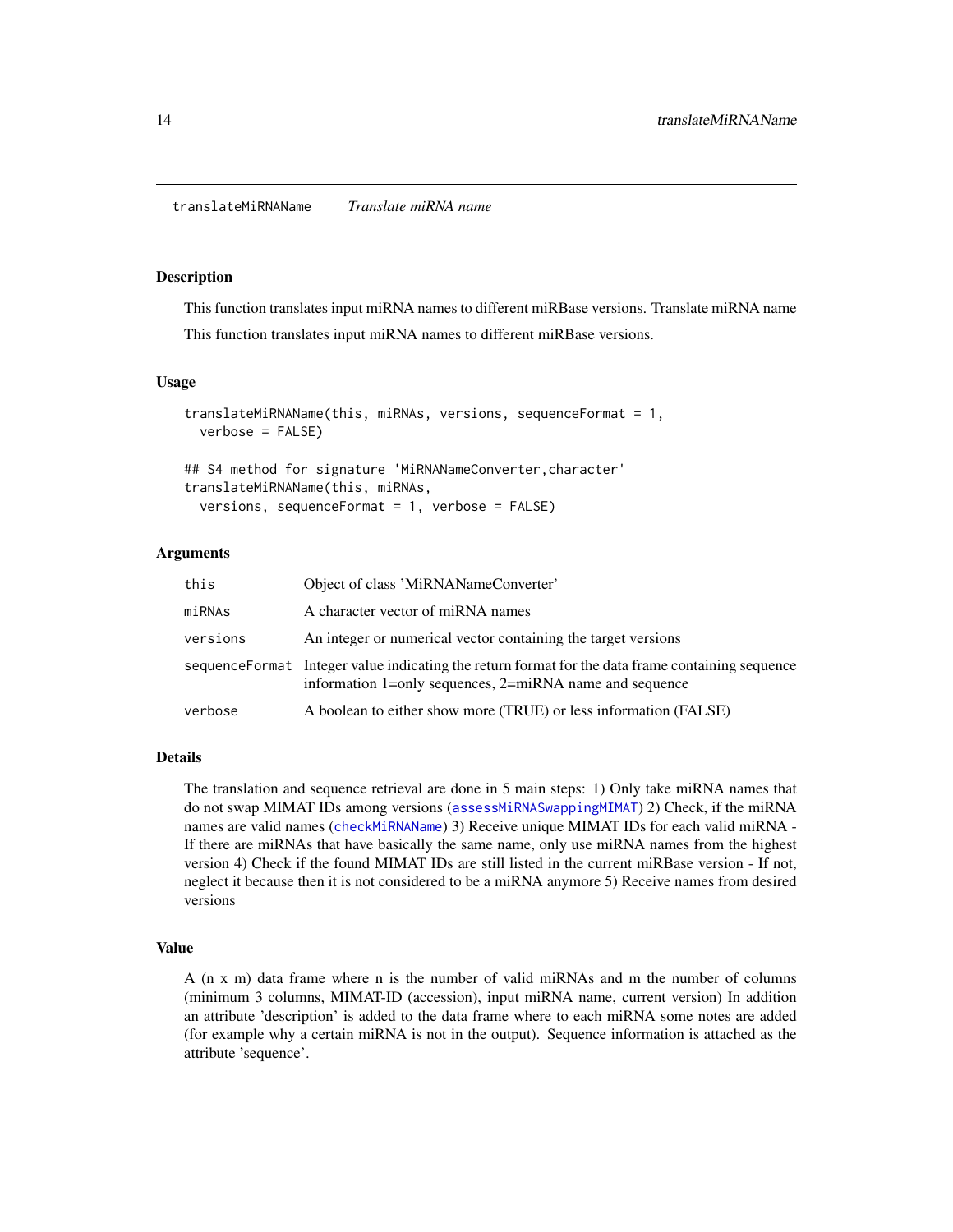#### <span id="page-14-0"></span>validOrganisms 15

#### Methods (by class)

• this = MiRNANameConverter, miRNAs = character: Method for translating miRNA name(s) to different miRBase versions

#### Author(s)

Stefan Haunsberger

#### See Also

[attr](#page-0-0) for attributes

#### Examples

```
nc = MiRNANameConverter(); # Instance of class 'MiRNANameConverter'
res = translateMiRNAName(nc, miRNAs = c("hsa-miR-140", "hsa-miR-125a"),
                  versions = c(15, 16, 20, 21))
res
```
attributes(res)

validOrganisms *Get valid organisms*

#### Description

This function returns all organisms where mature miRNA names are available in any of the provided miRBase versions.

#### Usage

```
validOrganisms(this)
```
## S4 method for signature 'MiRNANameConverter' validOrganisms(this)

#### Arguments

this Object of class MiRNAmeConverter

#### Details

The valid organisms are evaluated and set in the object initialization.

#### Value

A numeric value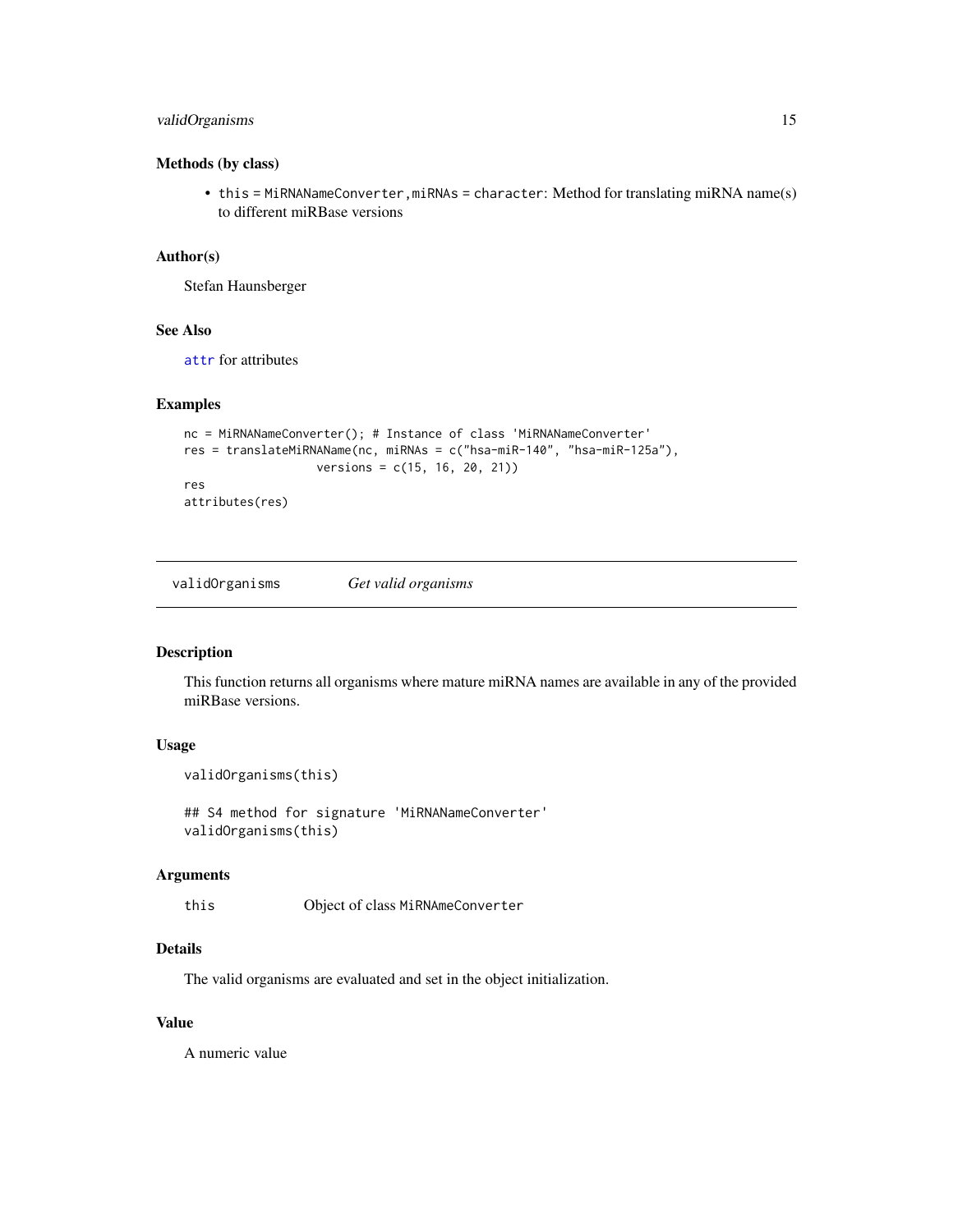#### <span id="page-15-0"></span>Methods (by class)

• MiRNANameConverter: Retrieve all supported organisms

#### Author(s)

Stefan Haunsberger

#### Examples

nc = MiRNANameConverter(); # Instance of class 'MiRNANameConverter' nOrganisms(nc);

validOrganisms<- *Set valid organisms*

#### Description

This function sets all organisms where mature miRNA names are available in any of the provided miRBase versions.

#### Usage

validOrganisms(this) <- value

#### Arguments

| this  | Object of class MiRNANameConverter |
|-------|------------------------------------|
| value | A character vector                 |

#### Details

The valid organisms are evaluated and set in the object initialization.

#### Value

A MiRNANameConverter object

#### Author(s)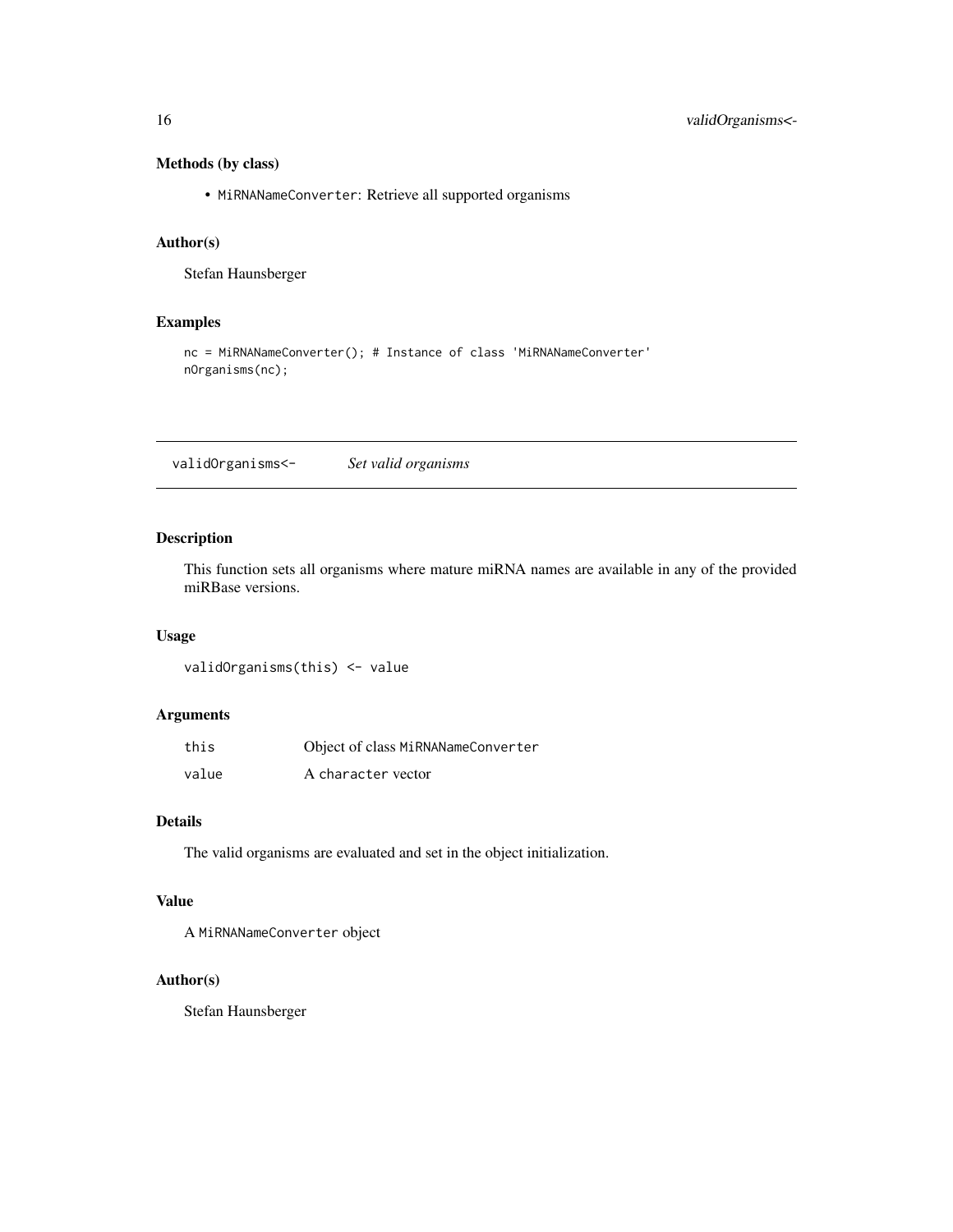<span id="page-16-0"></span>validVersions *Get valid versions*

#### Description

This function returns all valid miRBase versions provided by the package.

#### Usage

```
validVersions(this)
```

```
## S4 method for signature 'MiRNANameConverter'
validVersions(this)
```
#### Arguments

this Object of class MiRNAmeConverter

### Value

A numeric vector

#### Methods (by class)

• MiRNANameConverter: Retrieve supported miRBase versions

#### Author(s)

Stefan Haunsberger

#### Examples

```
validVersions
nc = MiRNANameConverter(); # Instance of class 'MiRNANameConverter'
validVersions(nc);
```
validVersions<- *Set valid versions*

#### Description

Set version values that are supported by the package.

#### Usage

validVersions(this) <- value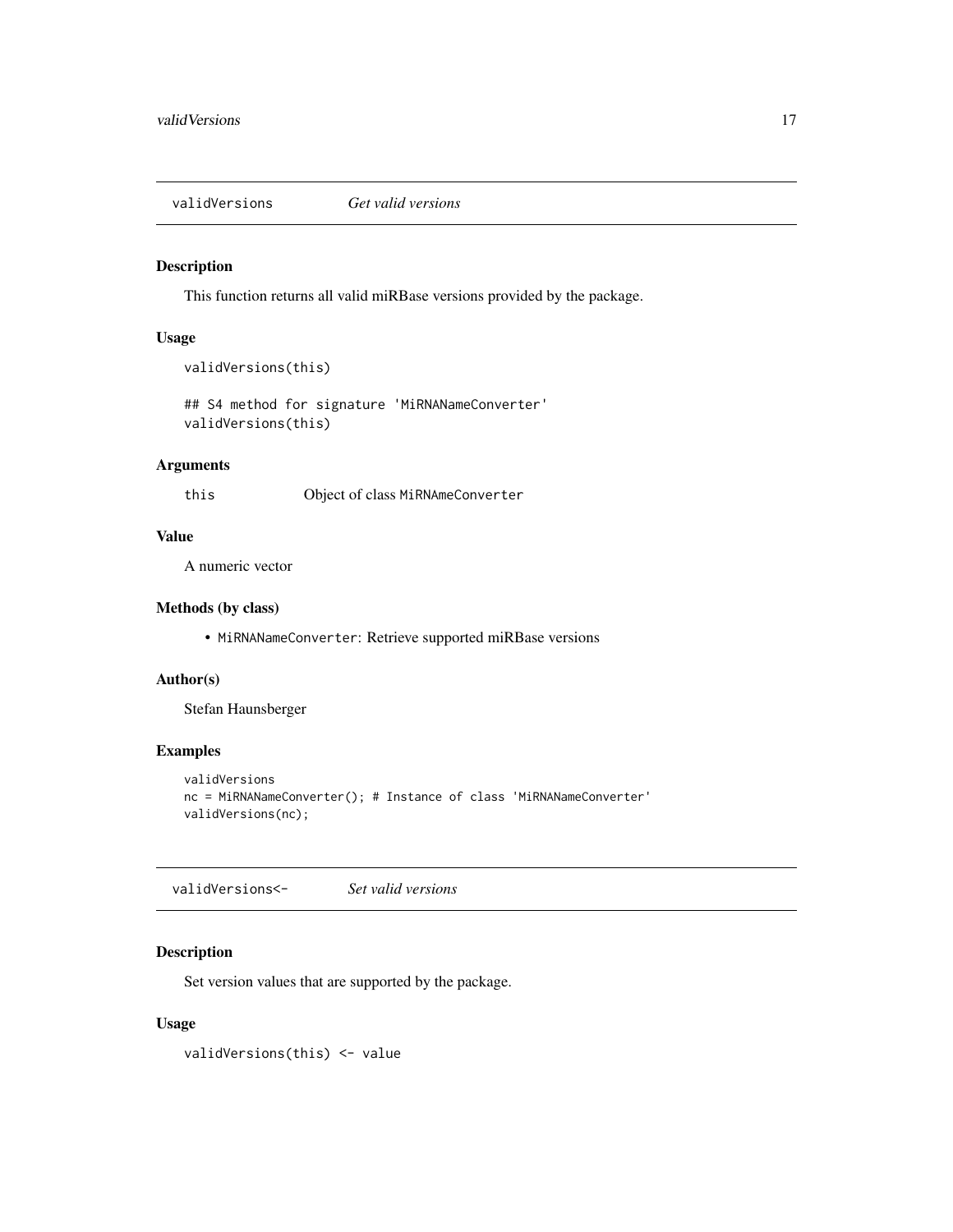#### Arguments

| this  | Object of class MiRNANameConverter |
|-------|------------------------------------|
| value | A vector of numeric values         |

### Details

The value for the highest versions is a static variable. It is initialized in the initialization method when an instance of a MiRNANameConverter class is created.

#### Value

A MiRNANameConverter object

#### Author(s)